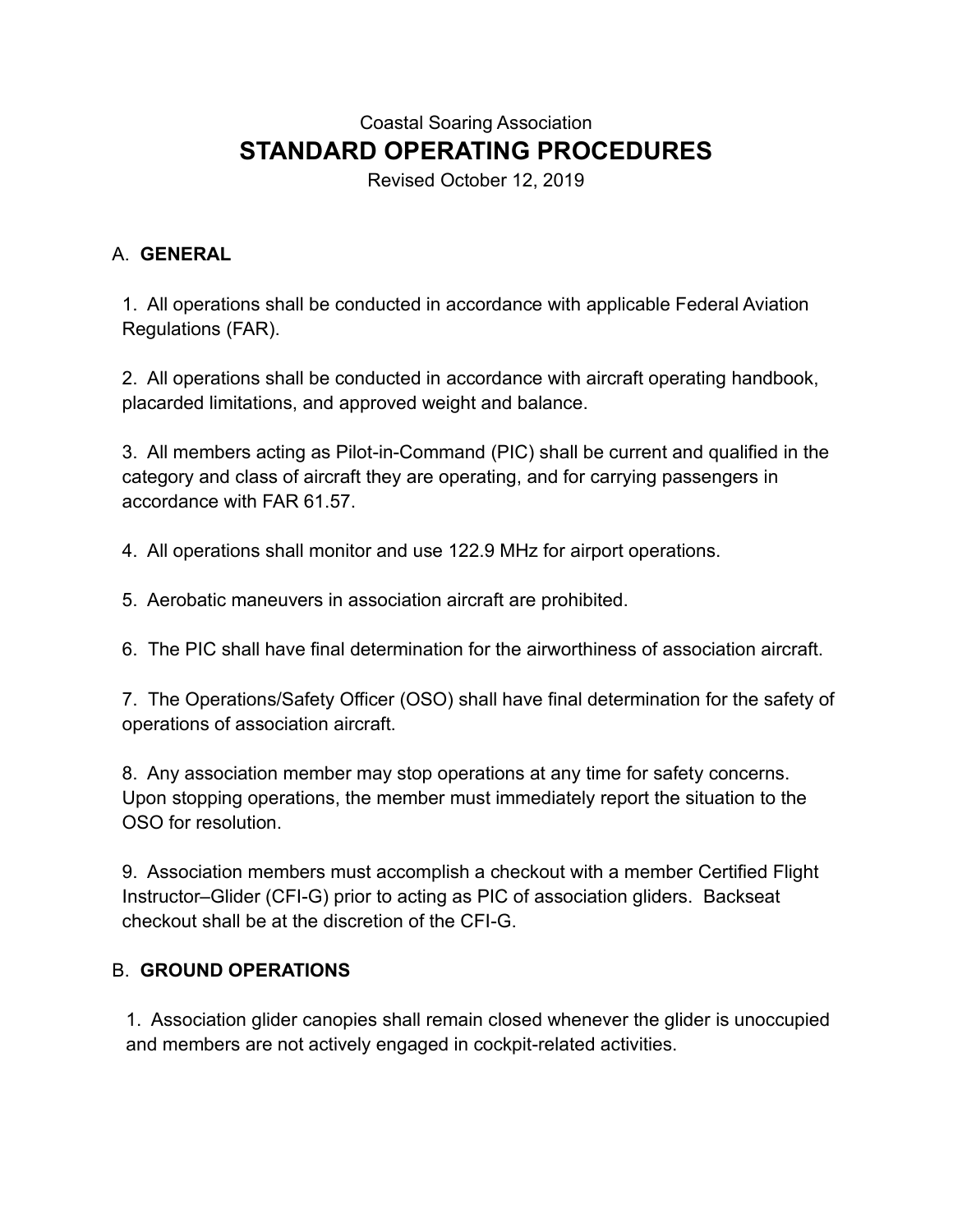2. Only designated tow vehicles are allowed on the runways. Assume any runway is active and exercise extreme caution. Carefully check for traffic prior to approaching or crossing any runway.

3. Personnel towing a glider shall be in possession of a radio and monitor 122.9 MHz at all times during towing operations.

4. Non-members shall be escorted by an association member at all times while on the airport. All members share the responsibility for greeting and escorting visitors with an emphasis on remaining clear of operational areas.

5. Personal vehicles shall only cross Runway 18/36 on the airport driveway.

### **C. TOW-PILOT DUTIES**

1. The tow pilot shall preflight the tow plane in accordance with the appropriate checklist.

2. The tow pilot shall preflight the tow rope for condition and any knots, plus ensure the tow-plane release is operational.

3. The tow pilot shall ensure that gliders are towed for an upwind release unless otherwise requested by the glider PIC.

4. A tow pilot must be current and qualified in Airplane Single-Engine Land (ASEL) operations (three takeoffs and landings in the past 90 days and a current FAA Third-Class Medical or higher).

5. The tow pilot must contact Pensacola Approach Control prior to the first launch to inform them of the day's planned operations.

6. The tow pilot must contact the Whiting ODO before any weekday operations.

7. The tow pilot is responsible for securing the tow plane at the end of daily operations.

8. The tow pilot shall be current in tailwheel operations in accordance with FAR 61.57 and towing operations in accordance with FAR 61.69.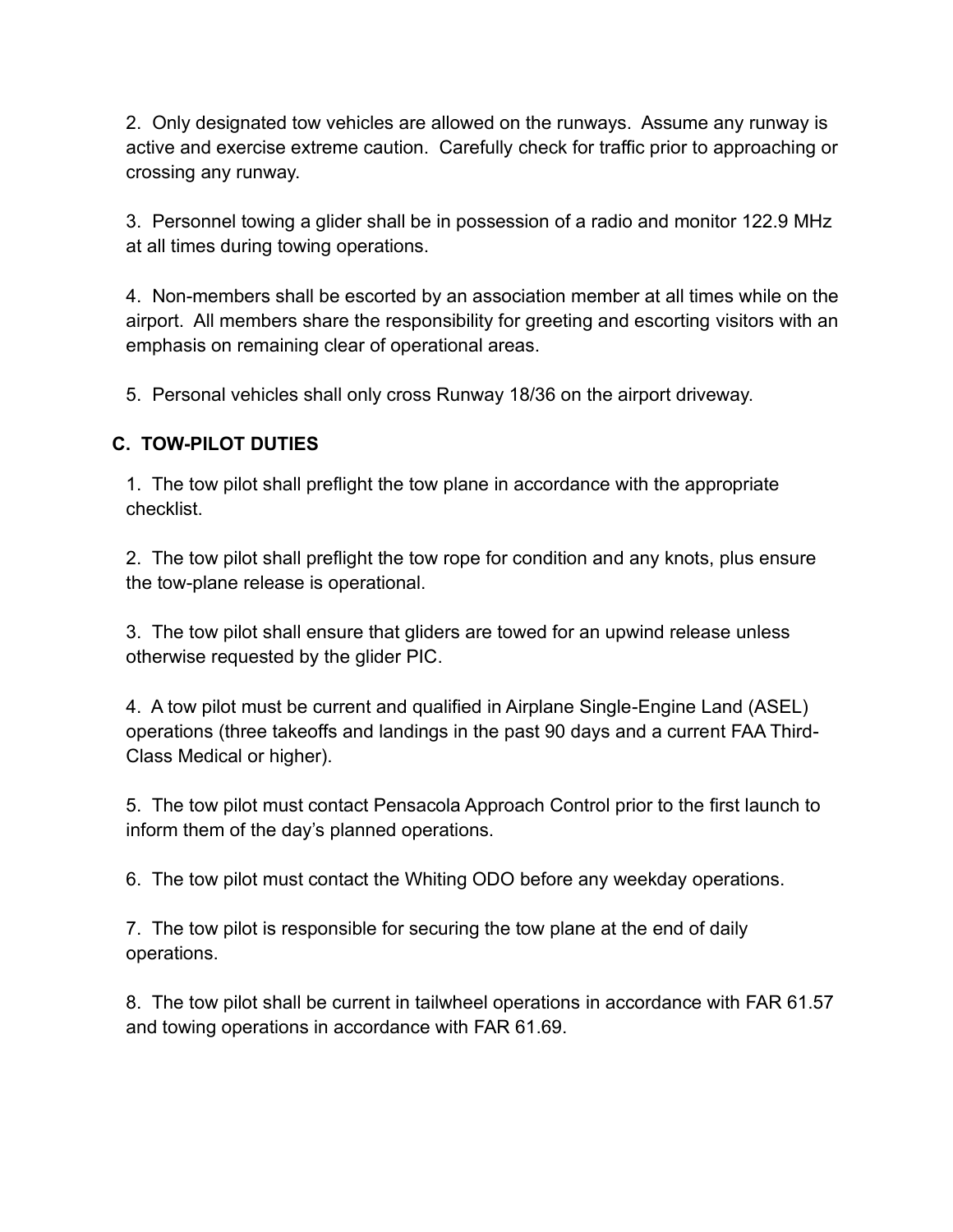## D. **OPERATIONS SAFETY OFFICER (OSO)**

1. During all operations, a club member shall oversee operations and act as OSO. This member shall be any member designated by the President as competent to safely oversee operations for the day.

- a. For weekday single-glider operations, the CFI-G or tow pilot may act as OSO.
- b. Weekend and multiple-glider operations require a dedicated OSO.

2. The OSO has the authority to stop, correct, modify, or cease all operations should the situation arise. The safety-related decisions of the OSO are final.

3. The OSO shall actively manage flight operations.

4. The OSO is responsible for keeping the runway clear of any person or object that might interfere with safe flight operations.

5. The OSO shall monitor 122.9 MHz at all times.

6. The OSO is the point of contact in the event of any abnormal operation or occurrence.

7. The OSO is responsible for ensuring that association gliders and equipment are properly secured at the end of operations.

### E. **WEATHER**

1. Flight operations shall not be conducted on any runway where the crosswind component exceeds 10 knots.

2. Operations in the vicinity of thunderstorms shall be avoided.

3. Operations shall cease with visible lightning within five (5) miles of the airport.

### F. **LAUNCH**

1. The glider PIC has sole responsibility for the final determination of the airworthiness of the aircraft, integrity of the towrope, and competence of the launch crew.

2. Standard Soaring Society of America (SSA) hand signals shall be used where appropriate.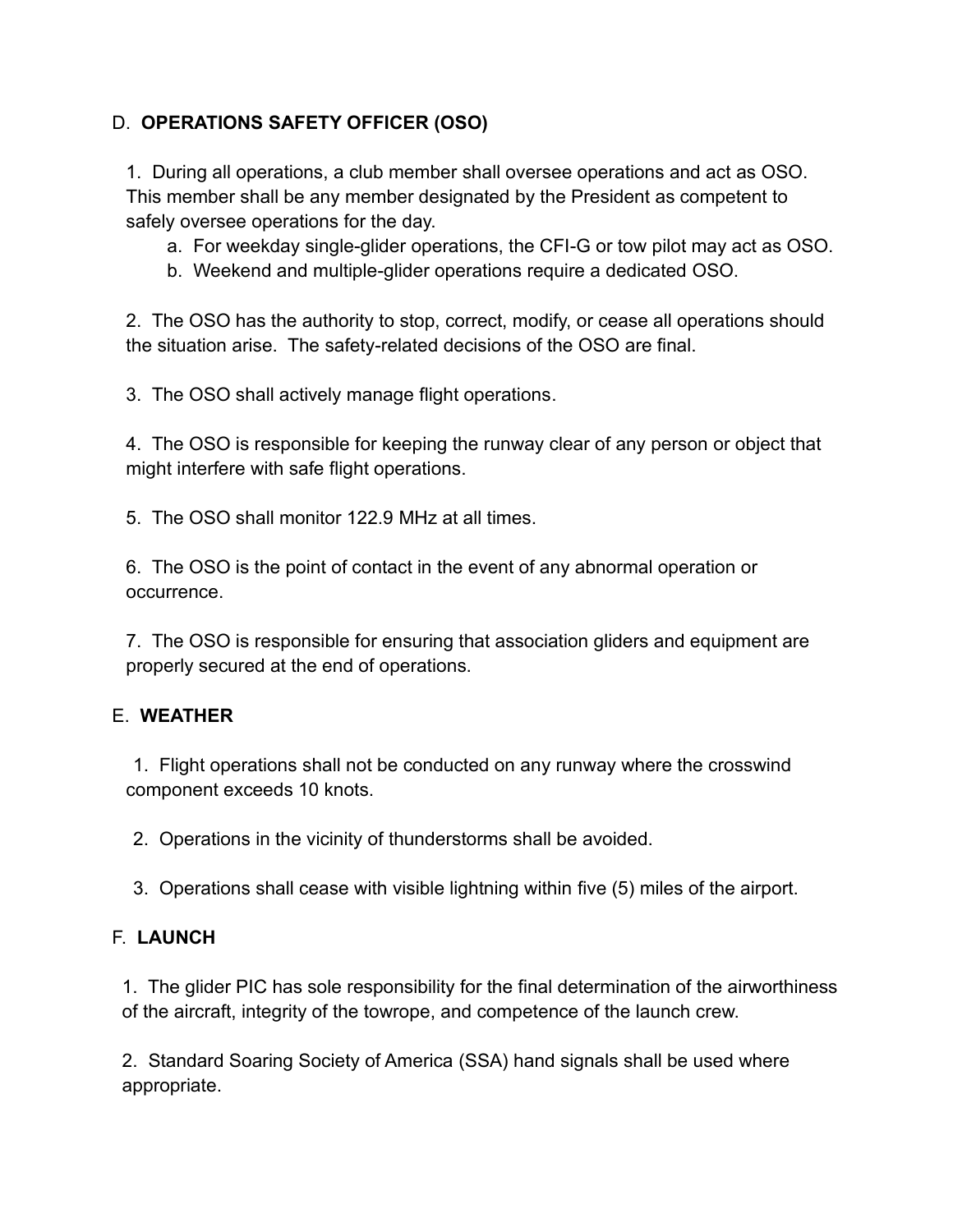3. Non-rated pilots shall conduct solo operations under the direct supervision of an association CFI-G who shall be present for the preparation and launch of the non-rated members.

4. The glider pilot shall ensure two-way communications with the towplane have been established before each launch of that glider.

5. The glider pilot shall inform the towpilot of desired release altitude and any planned activities, such as, but not limited to, boxing the wake or slack-line training in accordance with FAR 91.309.

6. The tow plane shall not "take-up-slack" until directed to do so by the appropriate ground personnel.

7. The wing runner shall confirm glider configuration is correct, to include, but not be limited to, tail and wing dollies removed, canopy and spoilers closed, and rope attached.

#### 8. Launch Procedure

- a. As part of the pre-takeoff checklist, the glider PIC shall review an emergency plan of action to include, but not be limited to, Premature Termination of the Tow (PT3) scenarios, Runway 27 and Runway 18 obstacle avoidance, and any other pertinent information.
- b. A "thumbs up" from the PIC or student indicates the glider pilot is ready for the wing runner to level the wings.
- c. On receipt of the "thumbs up" from the glider PIC, the wing runner shall ensure the pattern is clear, the rope is taut, and the glider appears properly configured before leveling the glider's wings.
- d. A "rudder waggle" from the towplane indicates the towplane pilot is ready to launch.
- e. A "rudder waggle" from the glider indicates the glider pilot is ready to launch.
- f. A circular arm motion from the wing runner is the signal for the tow pilot to begin the launch.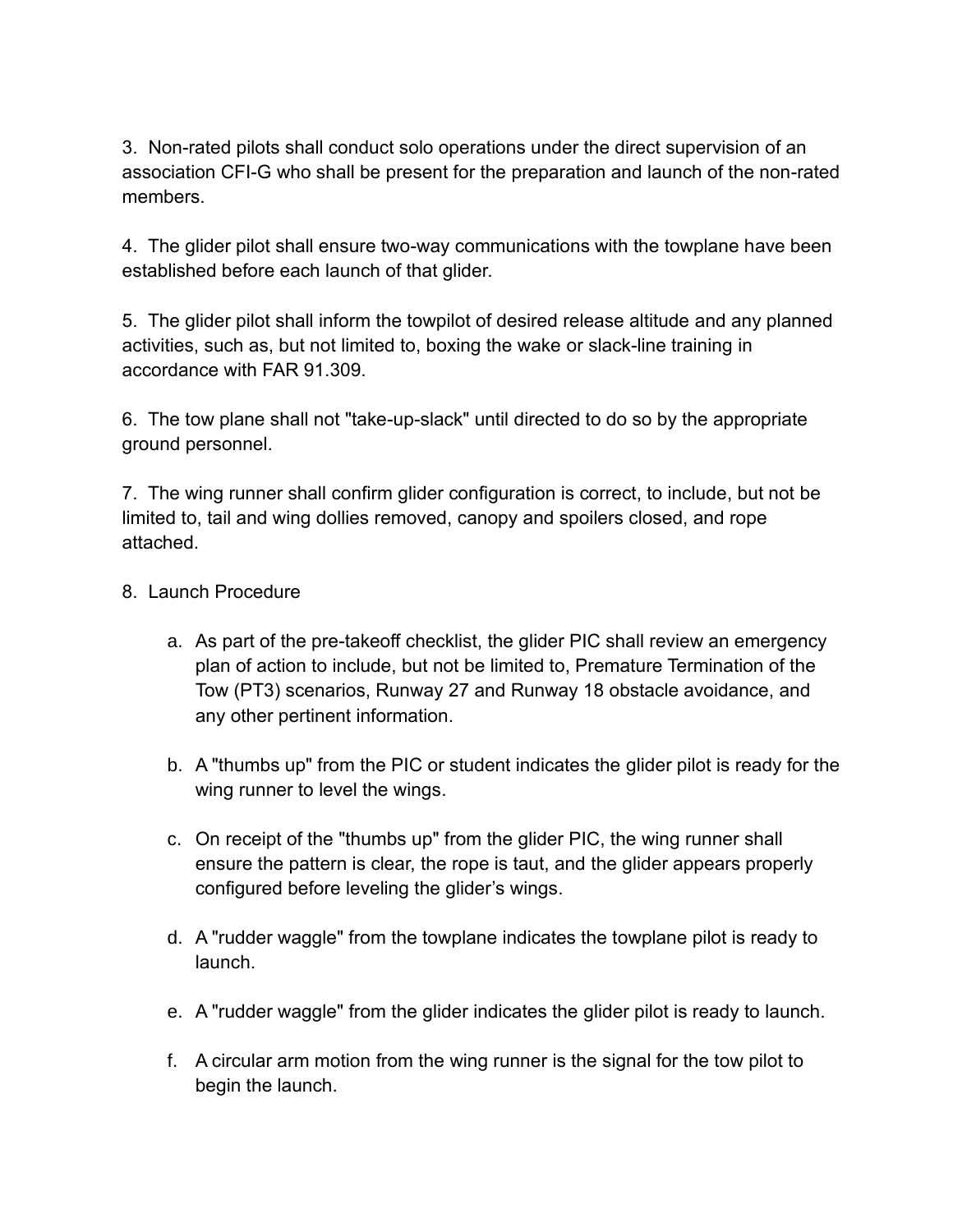#### G. **AEROTOW**

- 1. Standard SSA airborne signals apply.
- 2. High tow is the preferred tow position.
- 3. Accelerated, slingshot, or soft releases are prohibited.
- 4. No tow maneuvers shall be conducted below 1500 ft AGL.

5. Normal glider release shall be immediately followed by a climbing right turn upon visual confirmation of tow release.

6. Normal tow direction shall maximize the ability of the glider to return to the field in the event of a premature release, with a 30-degree left turn initiated once airborne on Runway 09 launches.

#### H. **CRUISE FLIGHT** and **THERMALING**

1. Members flying association gliders shall remain within safe gliding distance to return to the field as conditions and pilot experience warrant.

### 2**. Thermaling below 1000 ft AGL in association gliders is STRICTLY prohibited.**

3. Normal safety rules apply when thermaling with other gliders.

#### I. **PATTERN** and **LANDING**

1. Landing checklist and radio calls shall be made prior to entering the landing pattern.

2. Avoid low-energy landings to help prevent tail-boom strikes.

3. Normal operations shall be left-hand patterns.

4. Glider pilots shall clear the runway as conditions and safety allow. If stopped on the runway, push the glider clear as soon as practical.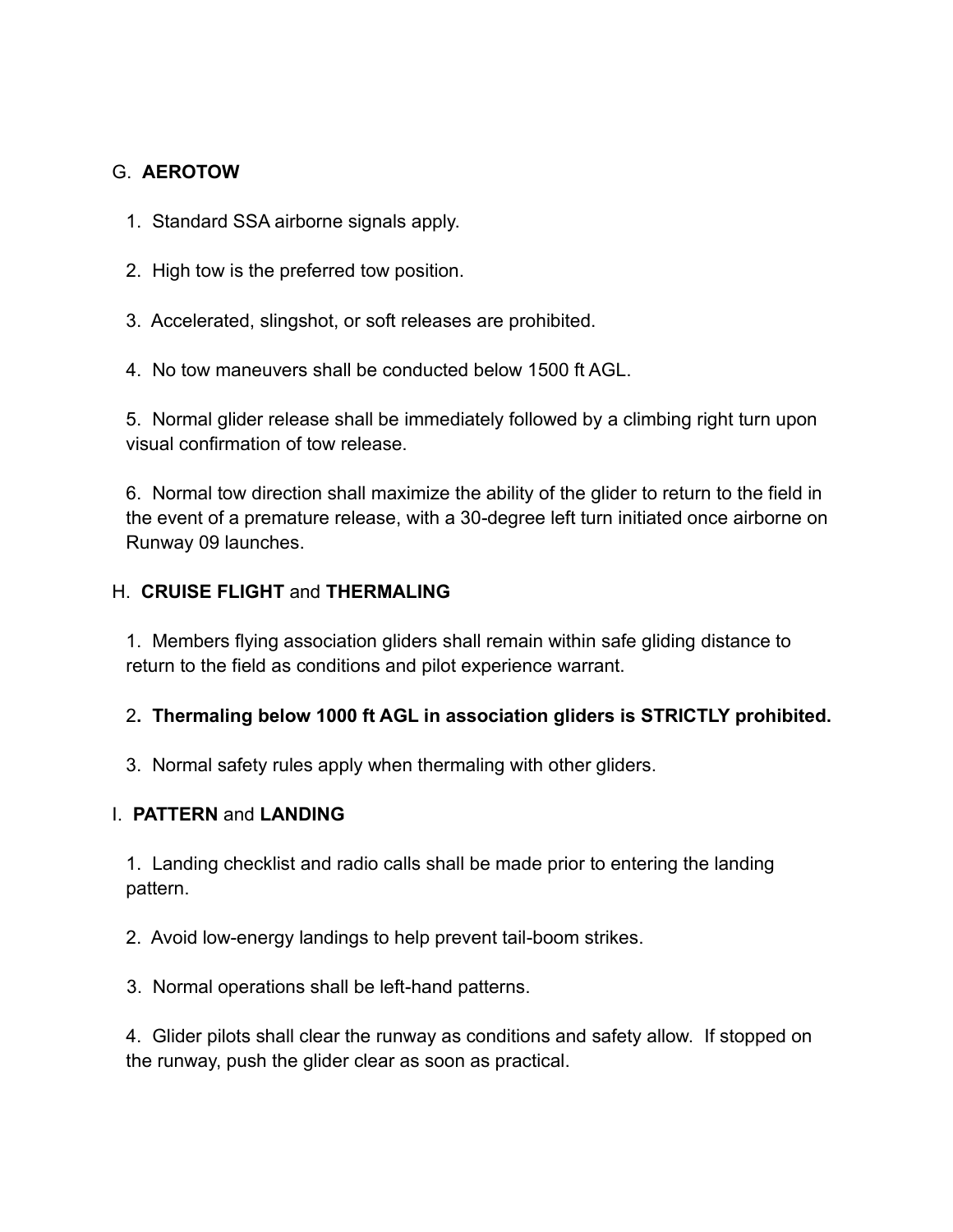## **J. CROSS-COUNTRY OPERATIONS**

1. Members engaging in cross-country operations shall have adequate retrieval options available.

2. Retrieval using the association towplane shall be at \$125/hr.

3. Aerotow retrieval shall only be accomplished from designated landing facilities. Retrieval from agricultural or open fields shall be by trailer.

### K. **RADIO** and **TRANSPONDER USAGE**

1. Transponders in association aircraft shall be on ALT for all launch, tow, and postrelease operations. Gliders shall squawk 0200, and the towplane shall squawk 1200.

2. The tow pilot shall announce on 122.9 MHz the start of any launch operation. Any airborne gliders are encouraged to respond with their position and altitude.

3. All aircraft shall announce their entry into the airport traffic pattern on 122.9 MHz.

4. Each aircraft shall have an operable radio prior to launch.

### L. **MISCELLANOUS**

1. Members may schedule association gliders (normally in non-consecutive 1 ½ hour blocks) on the association Website. The scheduled time is the **launch** time. Members shall take appropriate measures to ensure they are ready to launch at the scheduled time. Accommodations for mechanical or unforeseen circumstances shall be made as directed by the OSO.

2. Members shall have association gliders on the ground at the end of their scheduled times unless approved by the OSO. Members who routinely disregard this courtesy shall be subject to sanction at the discretion of the Board.

3. All mechanical discrepancies shall be reported to the OSO immediately upon discovery, and an immediate determination of the airworthiness of the aircraft shall be accomplished.